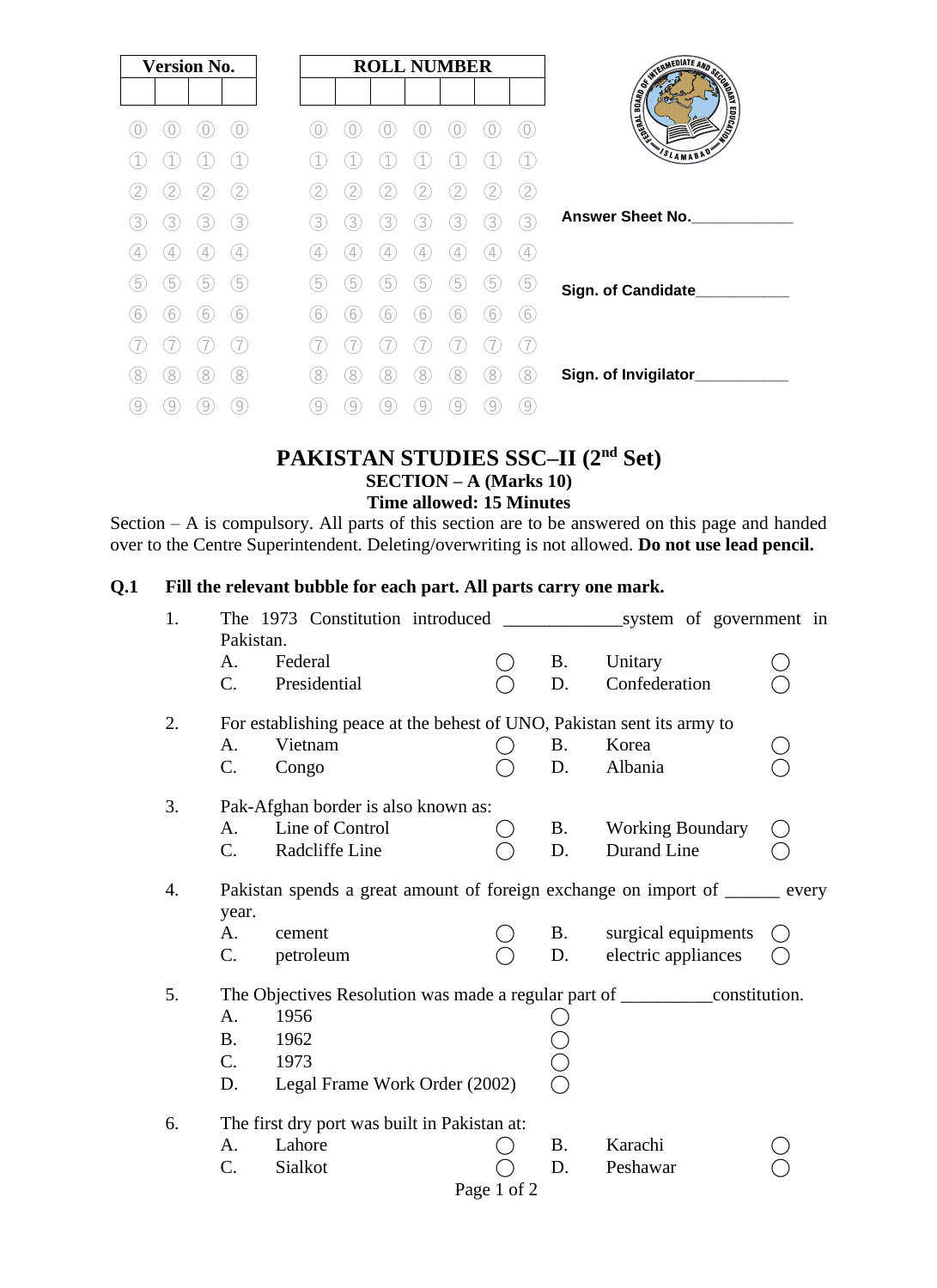| Arabic<br>Devanagari<br>A.<br>В.<br>Kharosthi<br>$\mathbf{C}$ .<br>Shahmukhi<br>D.<br>8.<br>Which sector is important for economic and social development of Pakistan?<br>defence<br>B.<br>transport<br>А.<br>education<br>C.<br>D.<br>environment<br>9.<br>In Pakistan first census was conducted in the year<br>1951<br>1950<br>A.<br>В. | In which script, the Sindhi language is written? |  |  |  |  |
|--------------------------------------------------------------------------------------------------------------------------------------------------------------------------------------------------------------------------------------------------------------------------------------------------------------------------------------------|--------------------------------------------------|--|--|--|--|
|                                                                                                                                                                                                                                                                                                                                            |                                                  |  |  |  |  |
|                                                                                                                                                                                                                                                                                                                                            |                                                  |  |  |  |  |
|                                                                                                                                                                                                                                                                                                                                            |                                                  |  |  |  |  |
|                                                                                                                                                                                                                                                                                                                                            |                                                  |  |  |  |  |
|                                                                                                                                                                                                                                                                                                                                            |                                                  |  |  |  |  |
|                                                                                                                                                                                                                                                                                                                                            |                                                  |  |  |  |  |
|                                                                                                                                                                                                                                                                                                                                            |                                                  |  |  |  |  |
| $\mathbf{C}$ .<br>1952<br>1953<br>D.                                                                                                                                                                                                                                                                                                       |                                                  |  |  |  |  |
| 10<br>The primary objective of Pakistan foreign policy is to ensure:                                                                                                                                                                                                                                                                       |                                                  |  |  |  |  |
| <b>Territorial Sovereignty</b><br>А.                                                                                                                                                                                                                                                                                                       |                                                  |  |  |  |  |
| <b>Racial Superiority</b><br>Β.                                                                                                                                                                                                                                                                                                            |                                                  |  |  |  |  |
| $\mathcal{C}$ .<br>Military Expansionism                                                                                                                                                                                                                                                                                                   |                                                  |  |  |  |  |
| <b>Regional Dominance</b><br>D.                                                                                                                                                                                                                                                                                                            |                                                  |  |  |  |  |

\_\_\_\_\_\_\_\_\_\_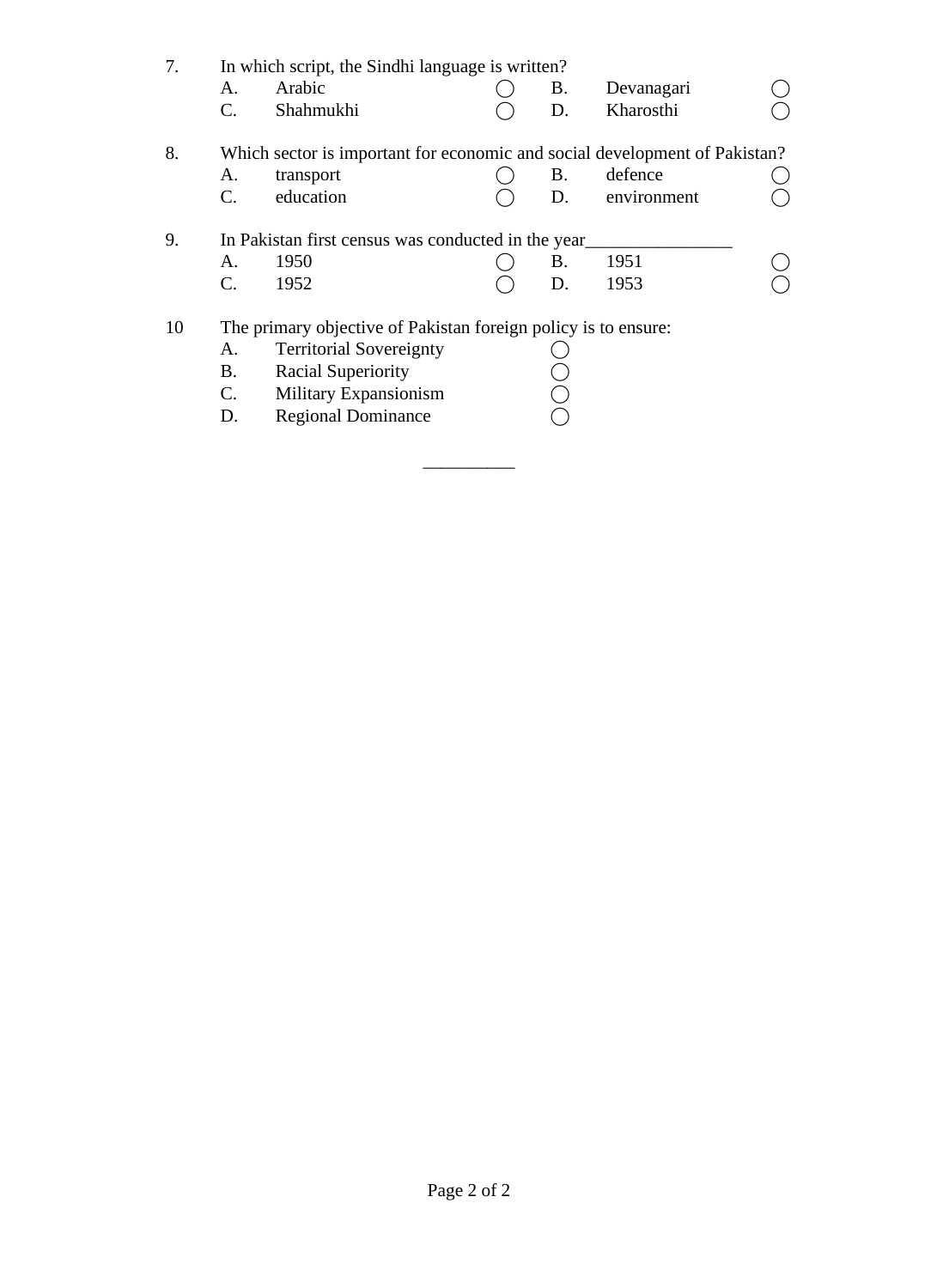

# Time allowed: 2.15 hours Total Marks: 40

Note: Answer any eight parts from Section 'B' and attempt any two questions from Section 'C' on the separately provided answer book. Write your answers neatly and legibly.

# **SECTION – B** (Marks 24)

**Q.2** Attempt any **EIGHT** parts from the following. All parts carry equal marks.

 $(8 \times 3 = 24)$ 

- i. When and why was Shariat Ordinance implemented?
- ii. How was the water dispute among provinces solved during Nawaz Sharif in his first regime?
- iii. What role do energy resources play in the economic development of Pakistan? Write briefly.
- iv. When and what did the Security Council suggest the solution of Kashmir issue?
- v. List down three important means of irrigation used in Pakistan.
- vi. What are the two major kinds of crops grown in Pakistan? Give two examples of each.
- vii. Give a brief analysis of the gender composition of population in Pakistan.
- viii. How was the Martial Law of 1977 lifted?
- ix. Write down three benefits the privatization policy of General Musharaf brought to Pakistan?
- x. Write down three important steps to reduce poverty in Pakistan.
- xi. Write any three names of Urdu in its evolutionary stages.

# **SECTION – C(Marks 16)**

- **Note:** Attempt any **TWO** questions. All questions carry equal marks. ( $2 \times 8 = 16$ )
- **Q.3** How did the policy of nationalization affect industry and education in Pakistan?
- **Q.4** Describe major metallic and non-metallic mineral resources of Pakistan with reference to their economic values and distribution.
- **Q.5** Trace the role of minorities in Pakistan with specific reference to Quaid's Speech of 11thAugust 1947.

**\* \* \* \* \***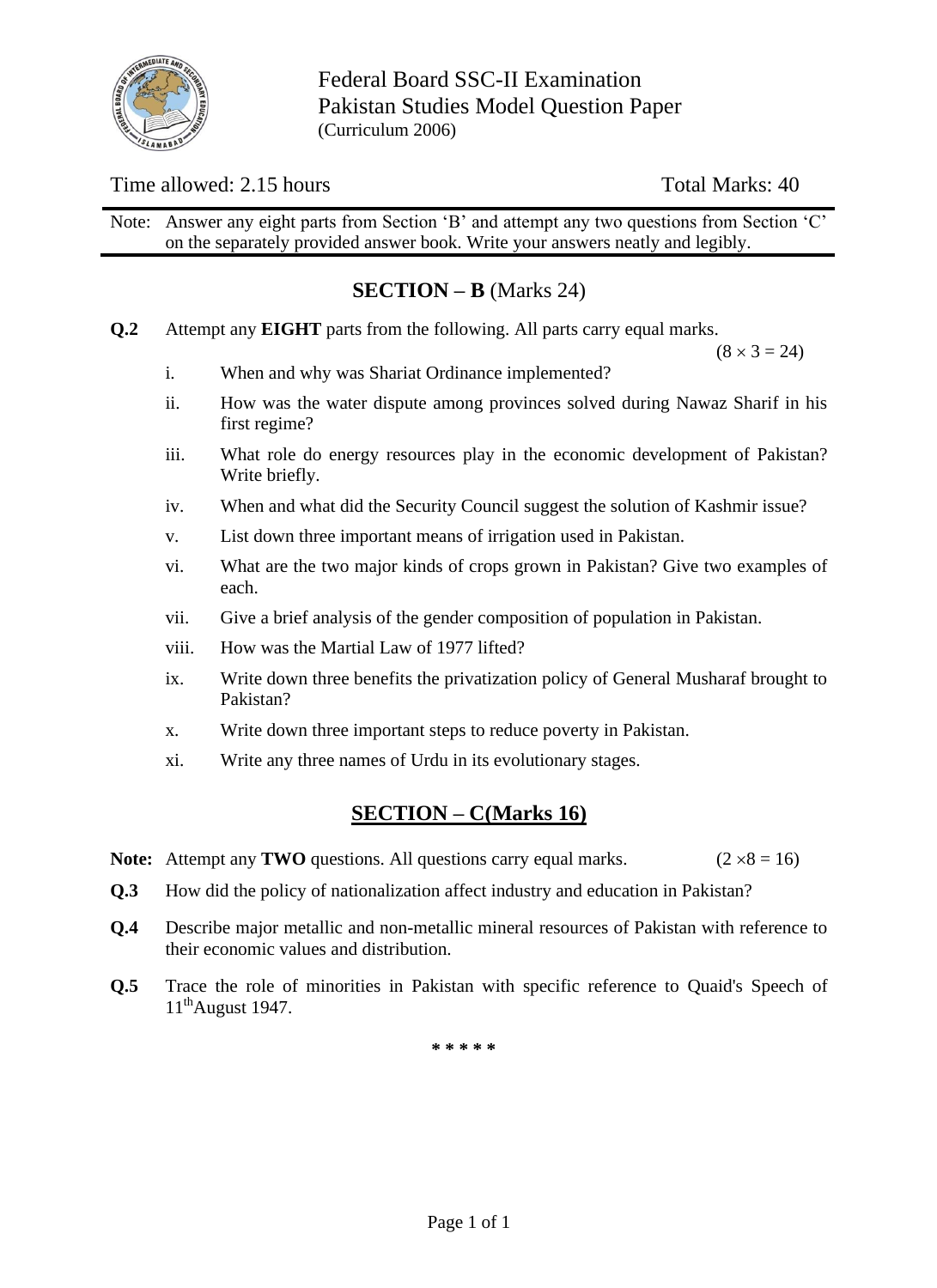# **PAKISTAN STUDIES SSC-II (2nd Set)**

## Students Learning Outcomes Alignment Chart (Curriculum 2006)

| <b>Section</b> | $\mathbf{Q}$ # | <b>Contents</b>                         | <b>Learning Outcomes</b>                            |  |  |
|----------------|----------------|-----------------------------------------|-----------------------------------------------------|--|--|
| $\mathbf{A}$   | $1 - 1$        | 5.1: Zulfiqar Ali Bhutto Bhutto Era     | * Identify the key aspects of 1973 Constitution     |  |  |
|                |                | 1970-77                                 |                                                     |  |  |
|                |                | * 1973 Constitution                     |                                                     |  |  |
|                | (2)            | 6.7: Pakistan and United Nations        | * Discuss Pakistan's contribution towards peace     |  |  |
|                |                |                                         | keeping in the world                                |  |  |
|                | (3)            | 6.3: Pakistan 's relation with          | * Narrate Pakistan's relation with immediate        |  |  |
|                |                | neighbouring countries                  | neighbouring states                                 |  |  |
|                | (4)            | 7.4: Imports and Exports                | * Analyse International trade of Pakistan, its      |  |  |
|                |                | * Major import and exports              | composition, direction and changing balance         |  |  |
|                | (5)            | 5.1: Zulfiqar Ali Bhutto Ear 1971-77    | * Identify the key aspects of 1973 Constitution     |  |  |
|                |                | *1973 Constitution                      |                                                     |  |  |
|                | (6)            | 7.4: Imports and Exports of Pakistan    | * Discuss the significance of dry ports of Pakistan |  |  |
|                | (7)            | 8.3: Pakistan Languages:                | * Trace the origin and evolution of National and    |  |  |
|                |                | * Regional                              | <b>Regional Languages</b>                           |  |  |
|                | (8)            | 8.1: Population                         | * Discuss the educational and health conditions in  |  |  |
|                |                | * Education and Literacy                | Pakistan                                            |  |  |
|                | (9)            | 8.1: Population                         | * Discuss the growth and distribution of            |  |  |
|                |                | *Growth and distribution                | population in Pakistan                              |  |  |
|                | (10)           | 6.2: Objectives of Pakistan Foreign     | * Define the objectives of Pakistan's Foreign       |  |  |
|                |                | Policy                                  | Policy                                              |  |  |
|                |                | * Territorial Sovereignty and Security  |                                                     |  |  |
| $\bf{B}$       | $2-i$          | 5.3: Zia's Era 1977-88                  | * Comprehend the major aspects of the               |  |  |
|                |                | * Islamization                          | Islamization process during 1977-88                 |  |  |
|                | ii.            | 5.4: Restoration of Civilian Rule 1988- | * Discuss the functioning of Nawaz Government       |  |  |
|                |                | 99                                      |                                                     |  |  |
|                |                | * Nawaz Regimes (first and second)      |                                                     |  |  |
|                | iii.           | 7.3: Energy Resources                   | * Discuss the importance of Energy Resources in     |  |  |
| iv.            |                | * Importance of Energy Resources        | development                                         |  |  |
|                |                | 6.5: Kashmir Dispute                    | * Explain the genesis and development of the        |  |  |
|                |                |                                         | Kashmir Problem                                     |  |  |
|                | V.             | 7.2: Major Sector of Economy            | * Discuss the water resources of Pakistan and the   |  |  |
|                |                | *Agriculture                            | existing irrigation system                          |  |  |
|                |                | * Water Resources and Irrigation        |                                                     |  |  |
|                |                | System                                  |                                                     |  |  |
|                | vi.            | 7.2: Major sectors of Economy           | * Discuss the production and distribution of major  |  |  |
|                |                | * Agriculture                           | crops, livestock and fishing                        |  |  |
|                |                | * Crops                                 |                                                     |  |  |
|                | vii.           | 8.1: Population                         | * Discuss the gender composition of population in   |  |  |
|                |                | * Gender Composition                    | Pakistan                                            |  |  |
|                | viii.          | 5.3: Zia's Era 1977-1988                | * Explain the functioning of the Junejo             |  |  |
|                |                | * Junejo Period 1985-88                 | Government                                          |  |  |
|                | ix.            | 5.5: Pervez Musharraf Era               | * Describe the industrialization and privatization  |  |  |
|                |                | * Industrialization and Privatization   | during the Musharraf Era                            |  |  |
|                | X.             | 7.5: Poverty                            | * Enumerate the causes and consequences of          |  |  |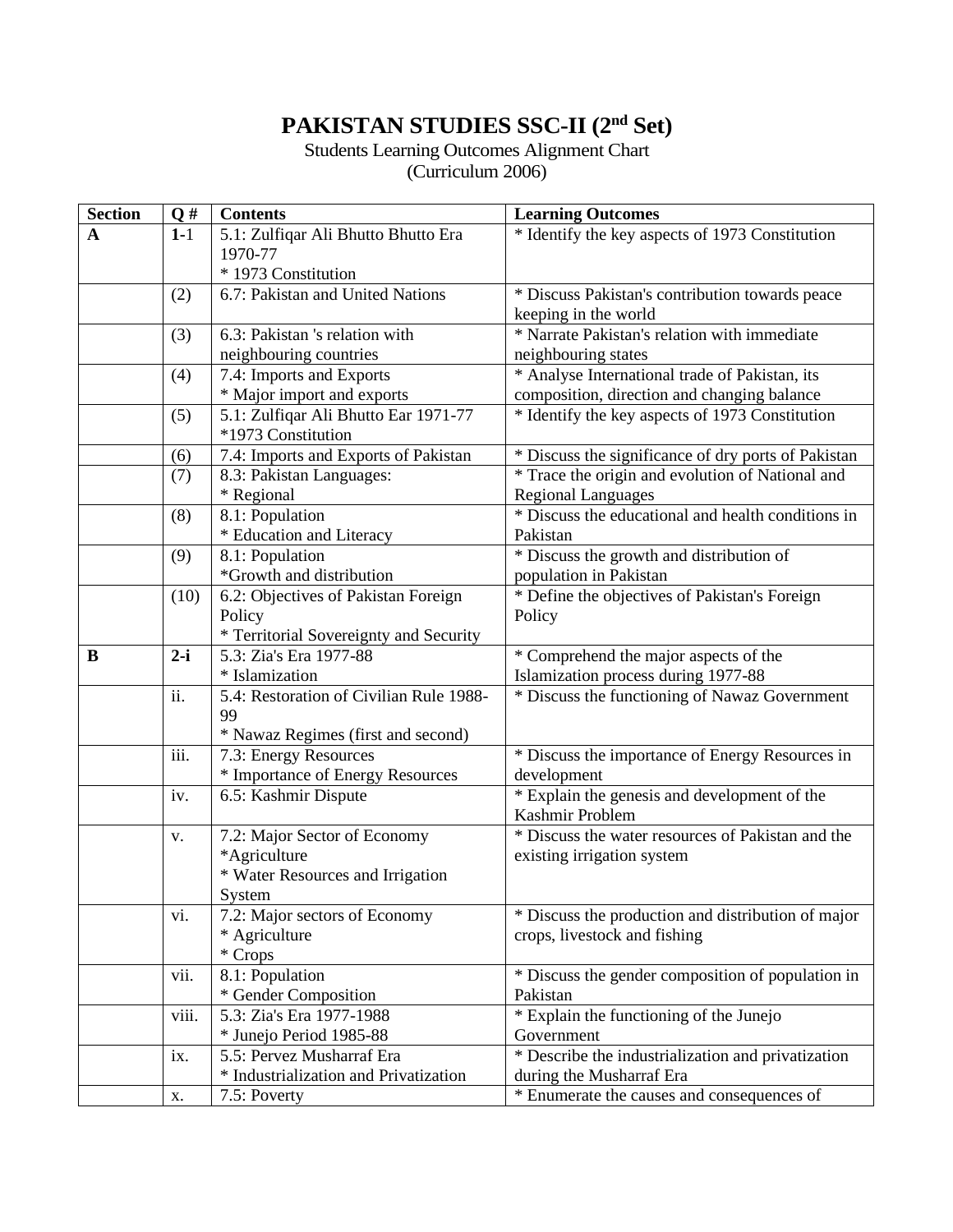|     |                                      | poverty in Pakistan. Point out the steps that can be |  |  |
|-----|--------------------------------------|------------------------------------------------------|--|--|
|     |                                      | taken to alleviate poverty.                          |  |  |
| xi. | 8.3: Pakistan Languages              | * Trace the origin and evolution of National and     |  |  |
|     | * National                           | <b>Regional Languages</b>                            |  |  |
| 3   | 5.1: Zulfiqar Ali Bhutto Era 1971-77 | * Discuss the impact of Nationalization on           |  |  |
|     | * Policy of Nationalization          | Industry, Education, Commerce and Trade              |  |  |
| 4   | 7.2: Major Sectors of Economy        | * Describe major metallic and non metallic           |  |  |
|     | * Mining:                            | resources of Pakistan, their economic values and     |  |  |
|     | Major Minerals Resources, their      | distribution in Pakistan                             |  |  |
|     | economic values and distribution     |                                                      |  |  |
| 5   | 8.4: Role of Minorities in Pakistan  | * Trace the role of minorities in Pakistan with      |  |  |
|     |                                      | specific reference to Quaid-e-Azam's speech of       |  |  |
|     |                                      | $11th$ August 1947, defining their status            |  |  |